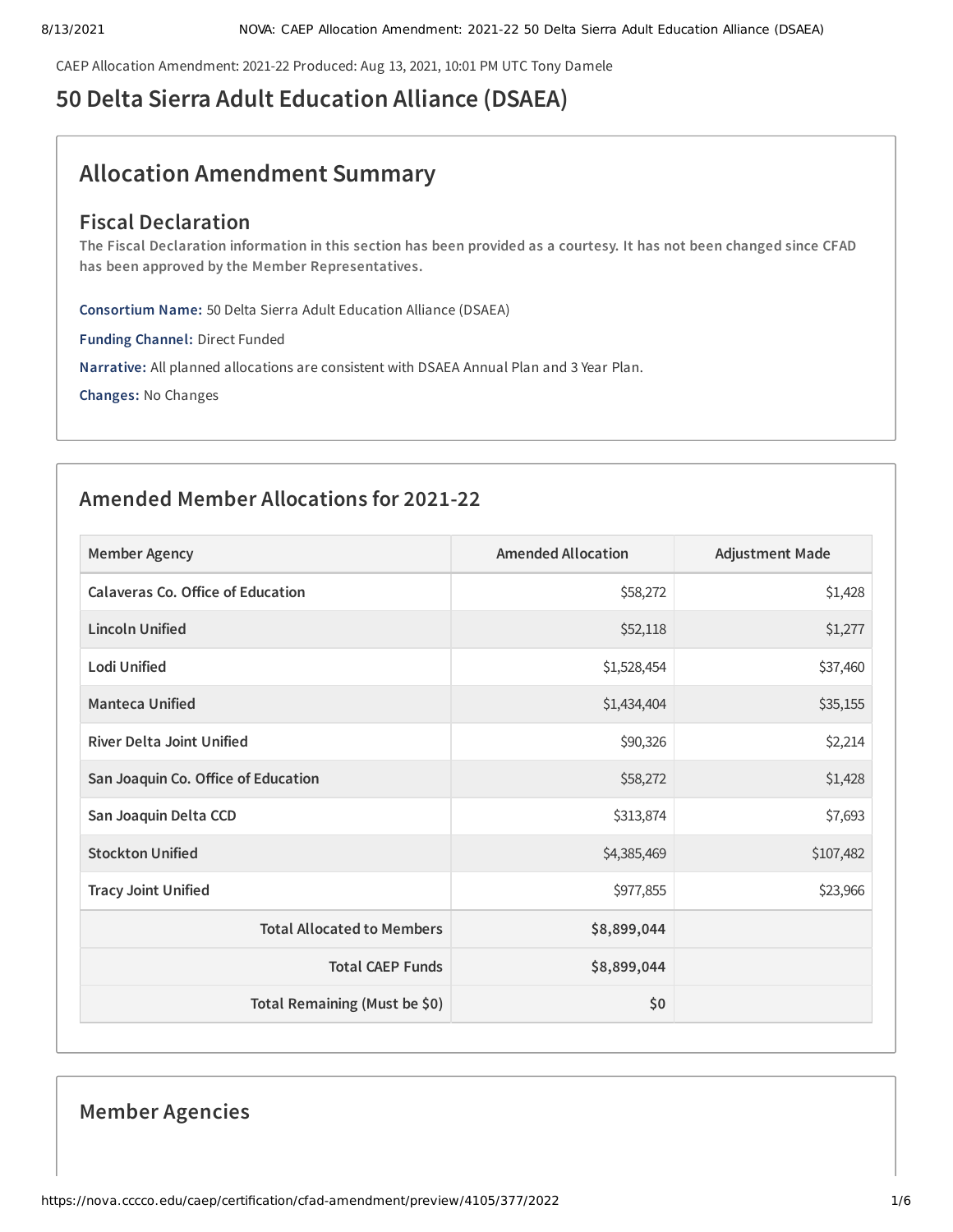| <b>Member Agency</b>                          | <b>Member Type</b>                  | Contact                          | Phone                       |
|-----------------------------------------------|-------------------------------------|----------------------------------|-----------------------------|
| Calaveras Co. Office of<br><b>Education</b>   | County Office of Education<br>(COE) | Karen Vail                       | $(209)$ 736-6030            |
| <b>Lodi Unified</b>                           | Unified School District             | Julie Jansen                     | $(209)$ 331-7617            |
| <b>Manteca Unified</b>                        | Unified School District             | Mr. Brad Harrison                | $(209)$ 858-7330            |
| <b>River Delta Joint Unified</b>              | Unified School District             | Nicholas Casey                   | (707) 374-5335              |
| San Joaquin Co. Office of<br><b>Education</b> | County Office of Education<br>(COE) | Tony Damele                      | $(209)$ 468-9068            |
| San Joaquin Delta CCD                         | <b>District</b>                     | Dr. Heather Maloy                | $(209)$ 954-5012            |
| <b>Stockton Unified</b>                       | Unified School District             | Jeff Dundas School For<br>Adults | (209) 933-7455 ext:<br>1403 |
| <b>Tracy Joint Unified</b>                    | Unified School District             | Sam Strube                       | (209) 830-3384              |
| <b>Lincoln Unified</b>                        | Unified School District             | Lance Morrow                     | $(209)$ 888-1055            |

## **Certification & Assurances**

By clicking "Approve" on the approval cards below, you are certifying the CFAD as well as confirming that you and ALL consortium members agree to the Assurances listed below.

### **Assurances**

 $\bullet$ 

### **Membership & Decision-Making**

- I certify that any community college district, school district, or county office of education, or any joint powers authority consisting of community college districts, school districts, county offices of education, or a combination of these, located within the boundaries of the adult education region shall be permitted to join the consortium as a member (EC 84905 (a) (b). (See Membership Box above).
- I certify that only members as described above (and in EC 84905) are allowed to join my consortium as members and participate in decision making and approvals whether in a public meeting, or via the NOVA planning, budgeting & expense reporting system.
- I certify that as a condition of joining a consortium, as a member, I shall commit to reporting any funds (as described in EC 84916) available to that member for the purposes of education and workforce services for adults and the uses of those funds through the annual Program Area exercise in NOVA for reporting leveraged funds, and instructional hours.
- I certify that as a member of the consortium my district shall be represented only by an official designated by the governing board of the member (EC 84905 (c)).
- I certify that as a member of the consortium, I shall participate in any decision made by the consortium (EC 84905 (d)(1)  $(A)$ ).
- I certify that all decision made by the consortium and its members is final (EC 84905 (d)(1)(F)).
- I certify that I will adhere to the consortium rules and procedures and, as agreed upon by the consortium members, to any additional by-laws, charters, etc.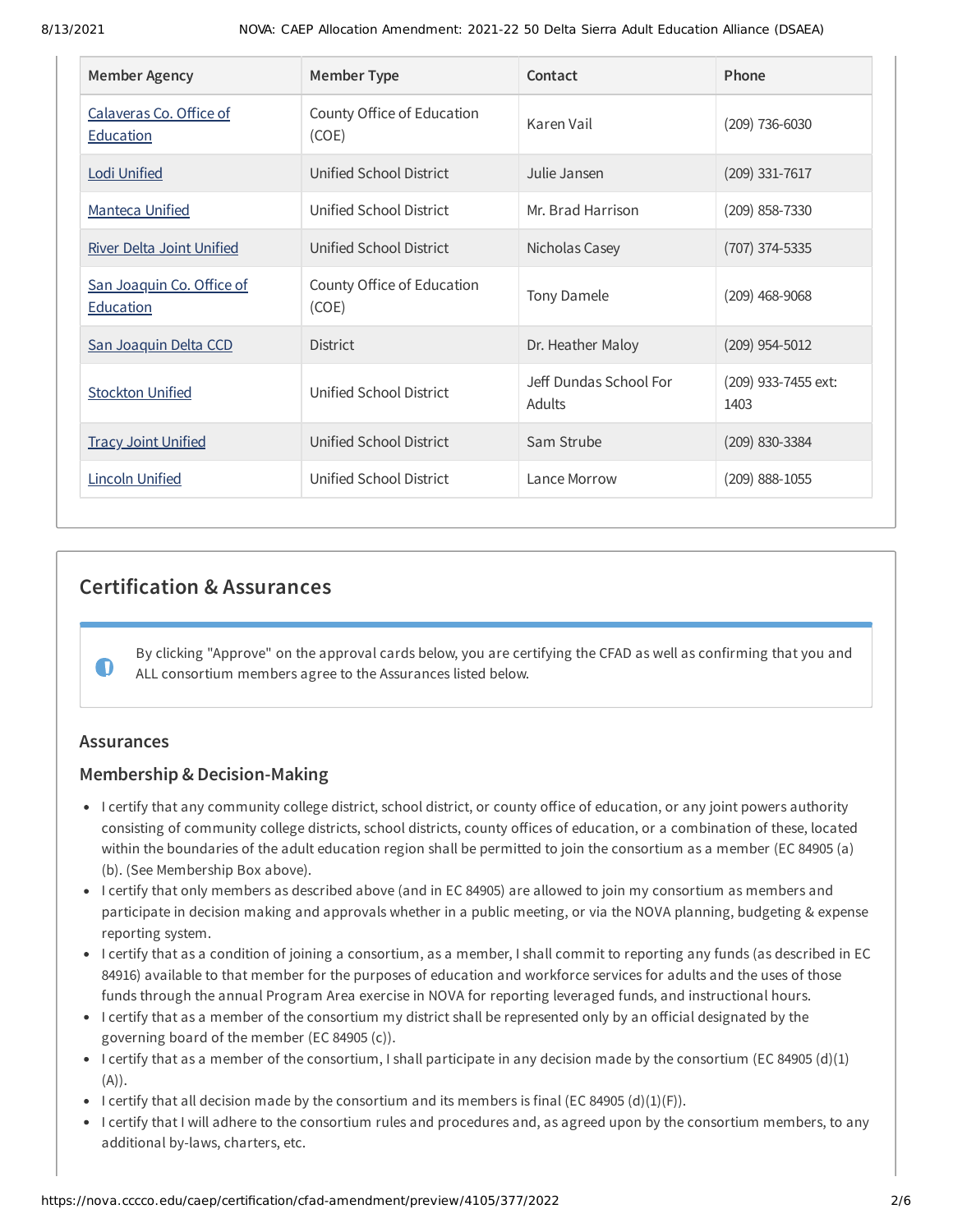## **Public Meetings**

- I certify that a proposed decision is considered at an open, properly noticed public meeting of the consortium at which members of the public may comment (EC 84905  $(d)(1)(B)$ ).
- I certify that the consortium has provided the public with adequate notice of a proposed decision and considered any comments submitted by members of the public, and any comments submitted by members of the public have been distributed publicly (EC 84905  $(d)(1)(C)$ ).
- I certify that the consortium has requested comments regarding a proposed decision from other entities located in the adult education region that provide education and workforce services for adults (EC 84905 (d)(1)(D)(i)).
- I certify that the consortium has requested comments regarding a proposed decision from other entities located in the adult education region that provide education and workforce services for adults (EC 84905 (d)(1)(D)(i)).
- I certify that the consortium has considered input provided by pupils, teachers employed by local educational agencies, community college faculty, principals, administrators, classified staff, and the local bargaining units of the school districts and community college districts before it makes a decision (EC 84905  $(d)(1)(E)$ ).
- I certify that in addition to the meeting requirements listed in EC 84905, and as agreed upon by the consortium members, that I will follow the public meeting requirements listed in the Ralph M. Brown Act as the Brown Act applies to the governing body of any "local body created by state or federal statute." (Ed. Code, section 54952.)

## **Reporting Requirements**

- I certify that I will participate in completing and updating any consortium long range and/or short range planning efforts and/or budget work plans (EC 84906, 84914(a)).
- I certify that all CAEP expenses have been expended in the CAEP seven program areas, and services provided are consistent with the 3-year plan, the annual plan, and my district's work plan & budget as submitted in NOVA (EC 84913 (1-7), 84906, 8914(a)).
- I certify that my expenditures of CAEP funds match the objectives/activities included in the annual plan and the member work plan (EC 84906, 84914(a)).
- I certify that my expenditures of CAEP funds adhere to the allowable uses of funds as identified in the CAEP Fiscal Management Guide.
- I certify that I will report student level enrollment data and outcomes as prescribed by the State CAEP Office (EC 84920).
- I certify that I will share financial expenditure and progress reports with the members of my regional consortium.
- I certify that I understand that as a member if I do not meet any of these items I have certified, I will be deemed an ineffective member which may result in a loss or reduction of CAEP funding (EC 84914(b)).
- I certify that all CAEP expenses have been expended only for the education of persons 18 years of age or older (EC 84901(a)).

#### **San Joaquin Delta CCD - Member Representative**

**Heather Maloy** CAEP Coordinator/Project Director for DSAEA Regional Transitions [hmaloy@deltacollege.edu](mailto:hmaloy@deltacollege.edu) (209) 954-5012

#### Approved by Dr. Hea ther Ma loy

#### **08/11/2021 12:07 PM PDT**

### **River Delta Joint Unified - Member Representative**

## **Nicholas Casey**

[ncasey@rdusd.org](mailto:ncasey@rdusd.org)

 $(70, 70, 70, 70, 70)$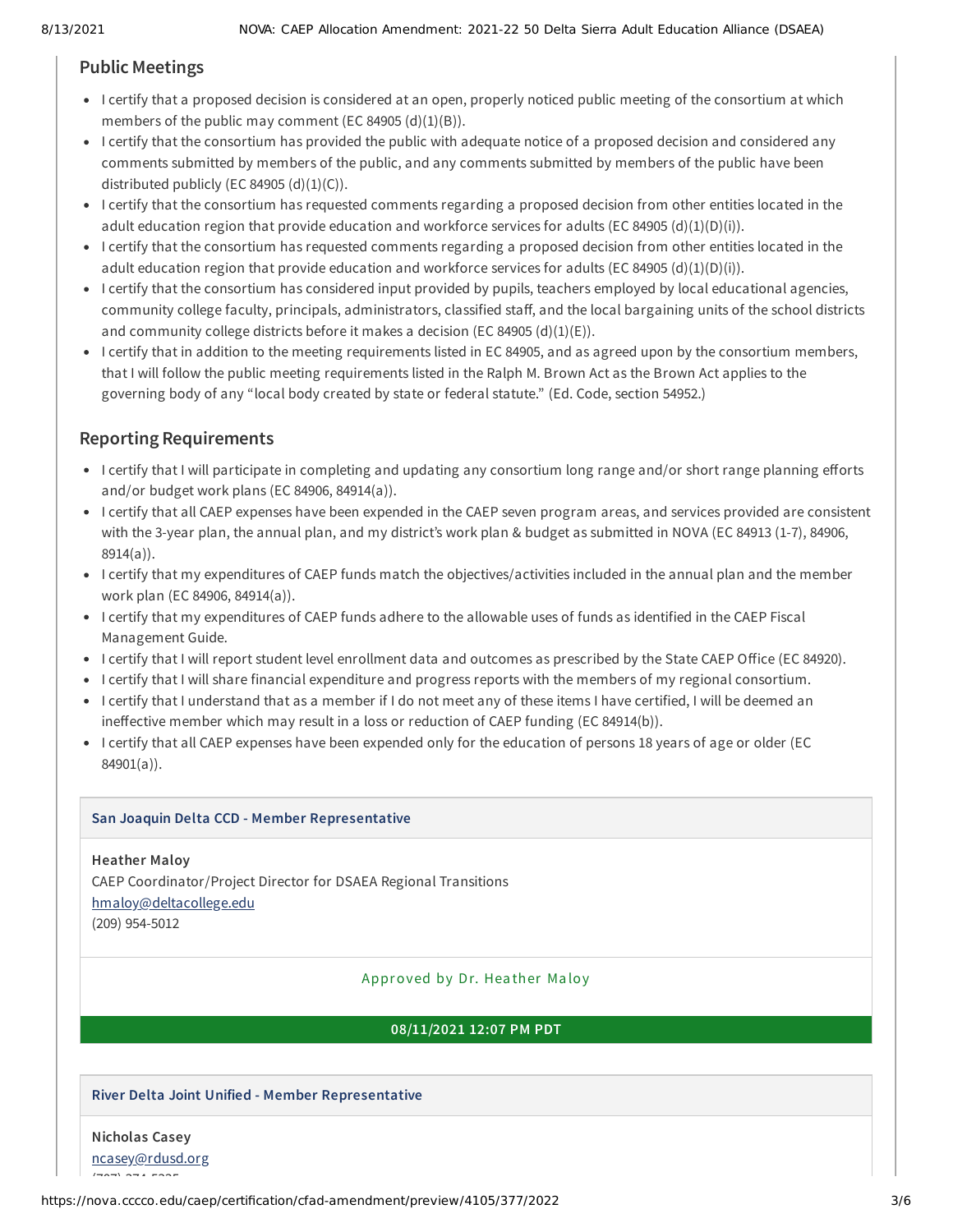(707) 374-5335

#### Approved by Nicholas Casey

#### **08/11/2021 02:12 PM PDT**

#### **San Joaquin Co. Office of Education - Member Representative**

**Tony Damele** Coordinator [tdamele@sjcoe.net](mailto:tdamele@sjcoe.net) (209) 468-9068

#### Approved by Tony Damele

#### **08/13/2021 03:01 PM PDT**

#### **Lincoln Unified - Member Representative**

**Lance Morrow** Coordinator Adult Education [lmorrow@lusd.net](mailto:lmorrow@lusd.net) (209) 888-1055

#### Approved by Lance Morrow

#### **08/11/2021 11:39 AM PDT**

#### **Lodi Unified - Member Representative**

**Julie Jansen** CTE Director [jjansen@lodiusd.net](mailto:jjansen@lodiusd.net) (209) 331-7617

**Dao Xiong** Accounting Supervisor [dxiong@lodiusd.net](mailto:dxiong@lodiusd.net) (209) 331-7129

#### Approved by Julie Jansen

#### **08/11/2021 12:03 PM PDT**

**Manteca Unified - Member Representative**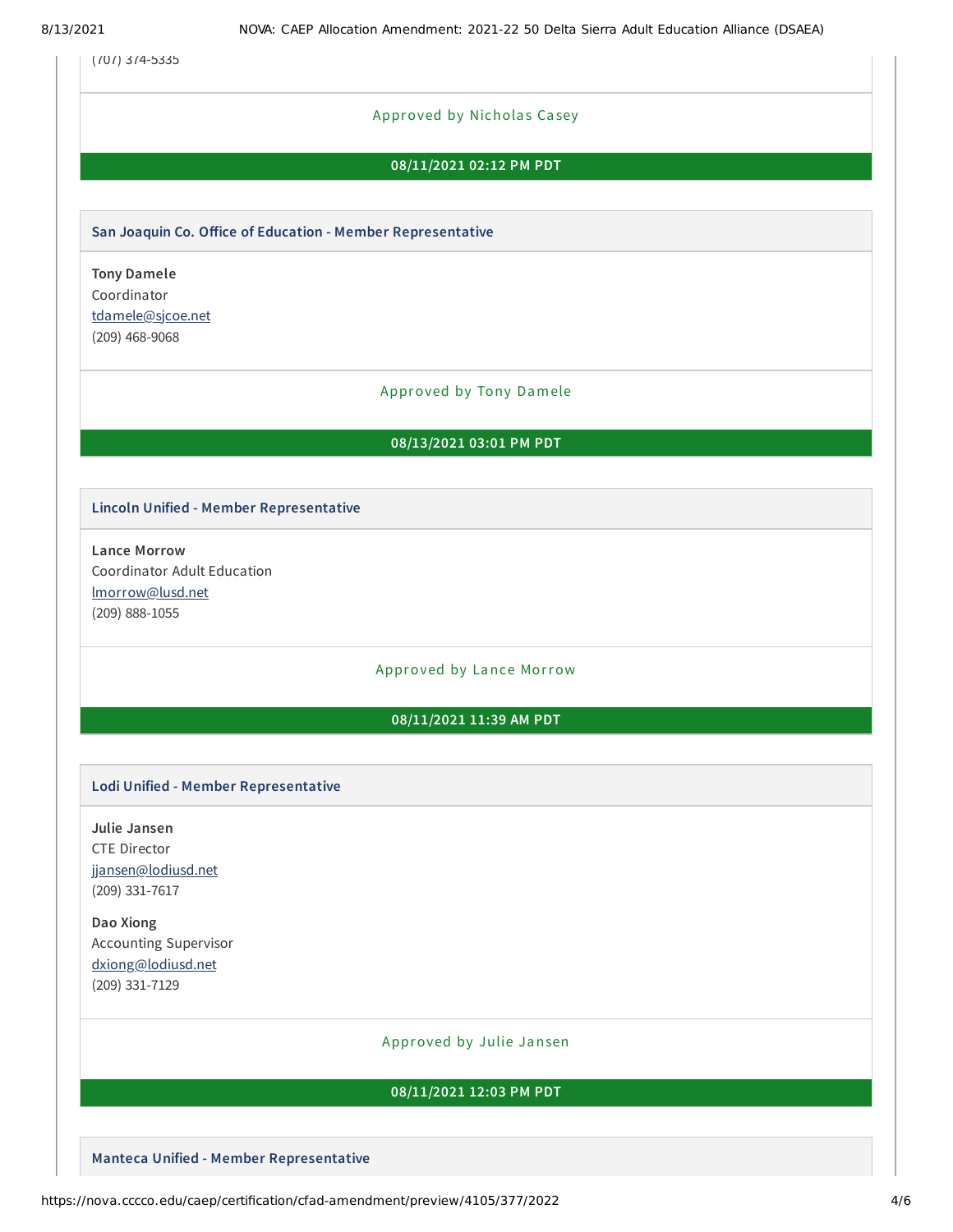| <b>Brad Harrison</b> |
|----------------------|
| Principal            |
| bharrison@musd.net   |
| (209) 858-7330       |

#### Approved by Mr. Brad Harrison

#### **08/12/2021 06:11 PM PDT**

#### **Stockton Unified - Member Representative**

**Jeff Dundas** Principal [jdundas@stocktonusd.net](mailto:jdundas@stocktonusd.net) (209) 933-7455 ext: 1403

#### Approved by Jeff Dundas School For Adults

#### **08/11/2021 12:01 PM PDT**

#### **Tracy Joint Unified - Member Representative**

**Sam Strube** [sstrube@tusd.net](mailto:sstrube@tusd.net) (209) 830-3384

#### Approved by Sam Strube

#### **08/12/2021 05:18 PM PDT**

#### **Calaveras Co. Office of Education - Member Representative**

**Karen Vail** Assistant Superintendent Instructional Support Services [kvail@ccoe.k12.ca.us](mailto:kvail@ccoe.k12.ca.us) (209) 736-6030

**Claudia Davis** Associate Superintendent, Administrative Services [cdavis@ccoe.k12.ca.us](mailto:cdavis@ccoe.k12.ca.us) (209) 736-6026

**Jared Hungerford** Coordinator of Adult Education [jhungerford@ccoe.k12.ca.us](mailto:jhungerford@ccoe.k12.ca.us) (209) 736-6046